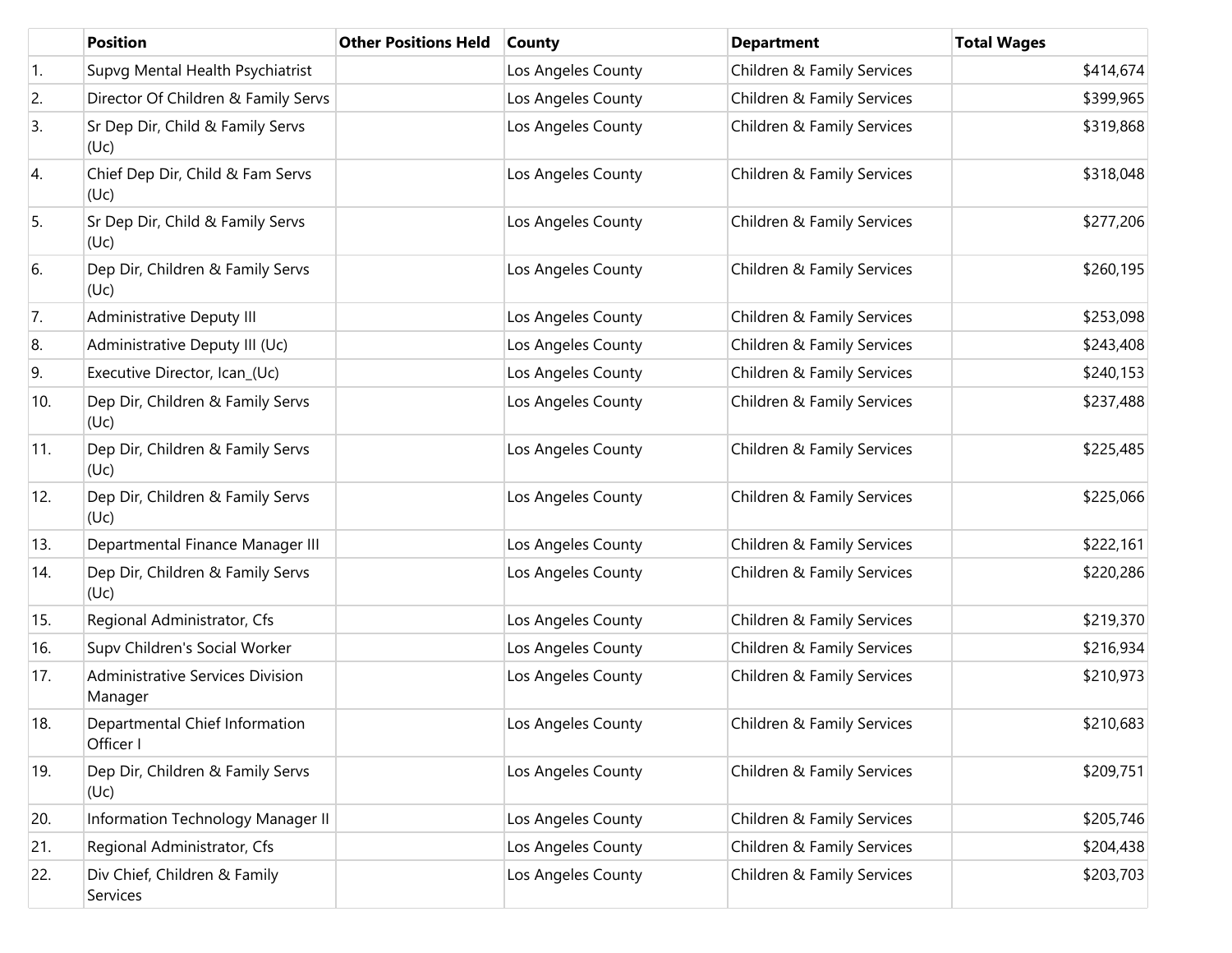| 23. | Deptl Human Resources Manager<br>Ш                          | Los Angeles County | Children & Family Services | \$203,384 |
|-----|-------------------------------------------------------------|--------------------|----------------------------|-----------|
| 24. | Regional Administrator, Cfs                                 | Los Angeles County | Children & Family Services | \$202,920 |
| 25. | Div Chief, Children & Family<br>Services                    | Los Angeles County | Children & Family Services | \$202,090 |
| 26. | Regional Administrator, Cfs                                 | Los Angeles County | Children & Family Services | \$200,897 |
| 27. | Div Chief, Children & Family<br><b>Services</b>             | Los Angeles County | Children & Family Services | \$200,713 |
| 28. | Information Technology Manager II                           | Los Angeles County | Children & Family Services | \$200,674 |
| 29. | Regional Administrator, Cfs                                 | Los Angeles County | Children & Family Services | \$200,429 |
| 30. | Regional Administrator, Cfs                                 | Los Angeles County | Children & Family Services | \$199,497 |
| 31. | Div Chief, Children & Family<br>Services                    | Los Angeles County | Children & Family Services | \$198,155 |
| 32. | Regional Administrator, Cfs                                 | Los Angeles County | Children & Family Services | \$197,029 |
| 33. | Regional Administrator, Cfs                                 | Los Angeles County | Children & Family Services | \$196,641 |
| 34. | Regional Administrator, Cfs                                 | Los Angeles County | Children & Family Services | \$196,370 |
| 35. | Div Chief, Children & Family<br>Services                    | Los Angeles County | Children & Family Services | \$195,889 |
| 36. | <b>Administrative Services Division</b><br>Manager          | Los Angeles County | Children & Family Services | \$195,836 |
| 37. | Regional Administrator, Cfs                                 | Los Angeles County | Children & Family Services | \$194,808 |
| 38. | Div Chief, Children & Family<br>Services                    | Los Angeles County | Children & Family Services | \$193,617 |
| 39. | Div Chief, Children & Family<br>Services                    | Los Angeles County | Children & Family Services | \$192,631 |
| 40. | Regional Administrator, Cfs                                 | Los Angeles County | Children & Family Services | \$192,411 |
| 41. | Supv Children's Social Worker                               | Los Angeles County | Children & Family Services | \$190,915 |
| 42. | Div Chief, Children & Family<br>Services                    | Los Angeles County | Children & Family Services | \$190,648 |
| 43. | Regional Administrator, Cfs                                 | Los Angeles County | Children & Family Services | \$189,376 |
| 44. | Assistant Division Chief, Child &<br><b>Family Services</b> | Los Angeles County | Children & Family Services | \$188,385 |
| 45. | Supv Children's Social Worker                               | Los Angeles County | Children & Family Services | \$187,878 |
| 46. | Div Chief, Children & Family<br>Services                    | Los Angeles County | Children & Family Services | \$187,290 |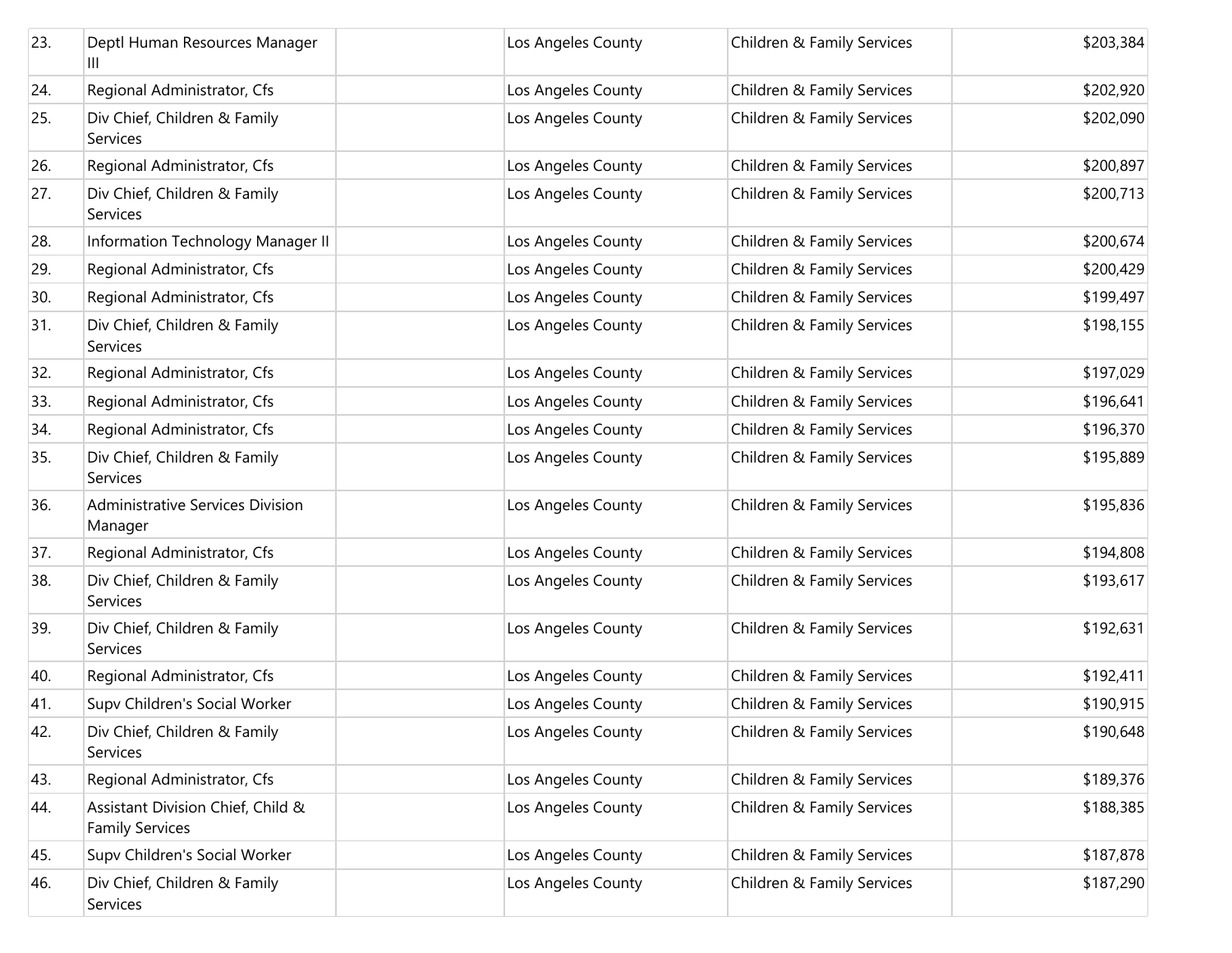| 47. | Regional Administrator, Cfs                      | Los Angeles County | Children & Family Services | \$186,840 |
|-----|--------------------------------------------------|--------------------|----------------------------|-----------|
| 48. | Regional Administrator, Cfs                      | Los Angeles County | Children & Family Services | \$186,492 |
| 49. | Regional Administrator, Cfs                      | Los Angeles County | Children & Family Services | \$185,476 |
| 50. | Regional Administrator, Cfs                      | Los Angeles County | Children & Family Services | \$185,230 |
| 51. | Deptl Info Security Officer II                   | Los Angeles County | Children & Family Services | \$185,100 |
| 52. | Regional Administrator, Cfs                      | Los Angeles County | Children & Family Services | \$184,007 |
| 53. | Supv Children's Social Worker                    | Los Angeles County | Children & Family Services | \$183,665 |
| 54. | Supv Children's Social Worker                    | Los Angeles County | Children & Family Services | \$183,378 |
| 55. | Exec Asst., Children And Family<br>Services (Uc) | Los Angeles County | Children & Family Services | \$183,312 |
| 56. | Information Technology Manager I                 | Los Angeles County | Children & Family Services | \$180,713 |
| 57. | Information Technology Manager I                 | Los Angeles County | Children & Family Services | \$178,787 |
| 58. | Div Chief, Children & Family<br>Services         | Los Angeles County | Children & Family Services | \$177,272 |
| 59. | Div Chief, Children & Family<br>Services         | Los Angeles County | Children & Family Services | \$176,956 |
| 60. | Supv Children's Social Worker                    | Los Angeles County | Children & Family Services | \$176,876 |
| 61. | Supv Children's Social Worker                    | Los Angeles County | Children & Family Services | \$176,857 |
| 62. | Supv Children's Social Worker                    | Los Angeles County | Children & Family Services | \$176,489 |
| 63. | Div Chief, Children & Family<br>Services         | Los Angeles County | Children & Family Services | \$175,179 |
| 64. | Supv Children's Social Worker                    | Los Angeles County | Children & Family Services | \$174,451 |
| 65. | Supv Children's Social Worker                    | Los Angeles County | Children & Family Services | \$174,301 |
| 66. | Supv Children's Social Worker                    | Los Angeles County | Children & Family Services | \$173,613 |
| 67. | Regional Administrator, Cfs                      | Los Angeles County | Children & Family Services | \$172,930 |
| 68. | Information Technology Specialist I              | Los Angeles County | Children & Family Services | \$171,237 |
| 69. | Div Chief, Children & Family<br>Services         | Los Angeles County | Children & Family Services | \$170,834 |
| 70. | Asst Regional Administrator, Cfs                 | Los Angeles County | Children & Family Services | \$170,537 |
| 71. | Asst Regional Administrator, Cfs                 | Los Angeles County | Children & Family Services | \$170,174 |
| 72. | Children's Social Worker III                     | Los Angeles County | Children & Family Services | \$170,054 |
| 73. | Supv Children's Social Worker                    | Los Angeles County | Children & Family Services | \$169,152 |
| 74. | Children Services Administrator III              | Los Angeles County | Children & Family Services | \$168,905 |